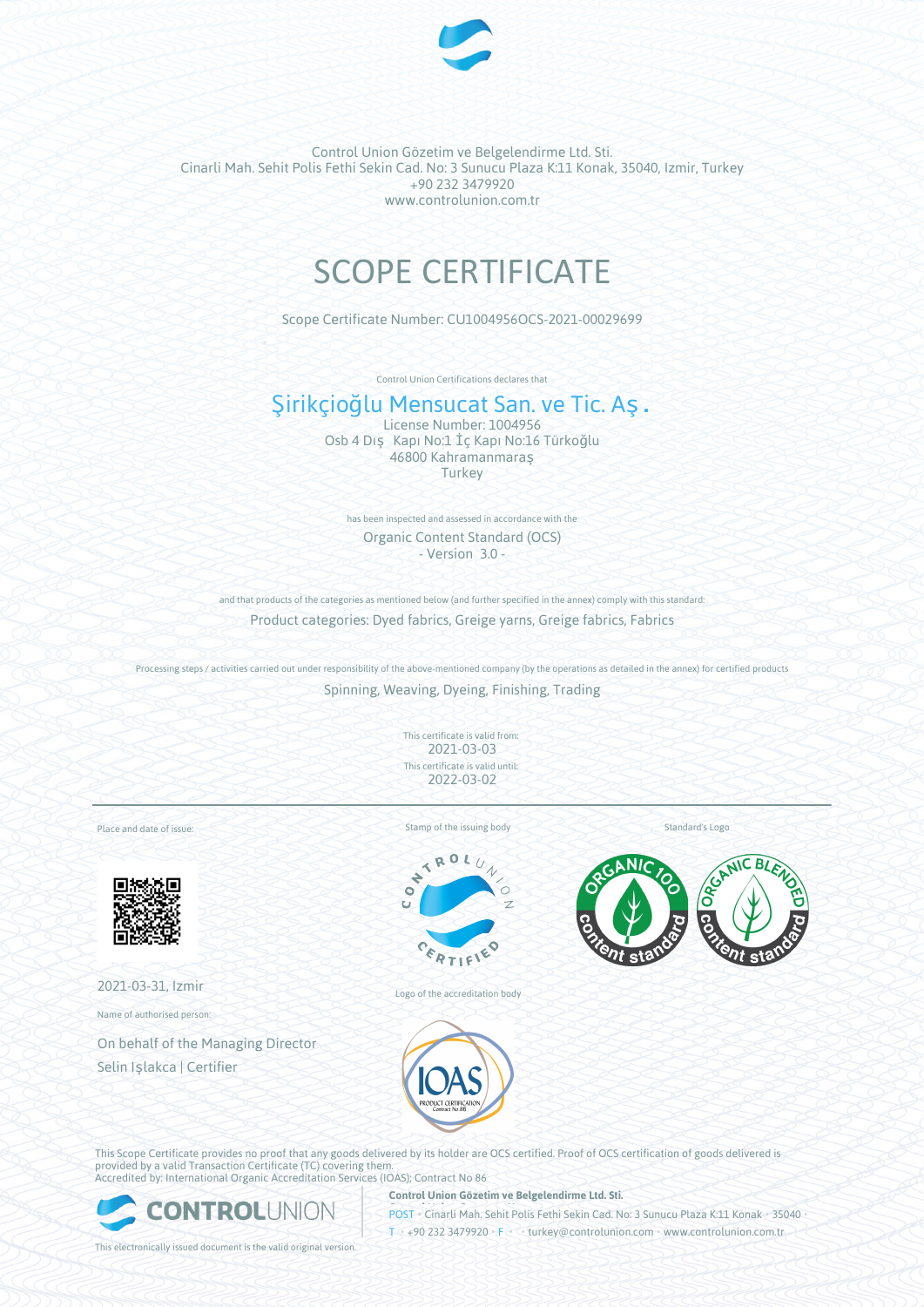

**Şirikçioğlu Mensucat San. ve Tic. Aş. Organic Content Standard (OCS)**

Products Annex to certificate no. CU1004956OCS-2021-00029699 In specific the certificate covers the following products:

| <b>Product category</b> | <b>Product details</b> | <b>Material composition</b>                                                                                                                                    | <b>Label grade</b> |  |
|-------------------------|------------------------|----------------------------------------------------------------------------------------------------------------------------------------------------------------|--------------------|--|
| Dyed fabrics            | Denim fabrics          | 36.0% Conventional Cotton<br>1.0% Conventional Elastane (Spandex)<br>45.0% Organic Cotton<br>18.0% Recycled Post-Consumer Polyester                            | <b>OCS Blended</b> |  |
| Dyed fabrics            | Denim fabrics          | 100.0% Organic Cotton                                                                                                                                          | <b>OCS 100</b>     |  |
| Dyed fabrics            | Denim fabrics          | 92.0% Organic Cotton<br>2.0% Conventional Elastane (Spandex)<br>6.0% Conventional Polyester                                                                    | <b>OCS Blended</b> |  |
| Dyed fabrics            | Denim fabrics          | 44.0% Organic Cotton<br>16.0% Recycled Post-Consumer Polyester<br>37.0% Conventional Lyocell<br>3.0% Conventional Elastane (Spandex)                           | <b>OCS Blended</b> |  |
| Dyed fabrics            | Denim fabrics          | 36.0% Conventional Cotton<br>1.0% Conventional Elastane (Spandex)<br>45.0% Organic Cotton<br>18.0% Conventional Polyester                                      | <b>OCS Blended</b> |  |
| Dyed fabrics            | Denim fabrics          | 1.0% Conventional Elastane (Spandex)<br>36.0% Recycled Post-Consumer Polyester<br>18.0% Conventional Cotton<br>45.0% Organic Cotton                            | <b>OCS Blended</b> |  |
| Dyed fabrics            | Denim fabrics          | 50.0% Conventional Cotton<br>50.0% Organic Cotton                                                                                                              | <b>OCS Blended</b> |  |
| Dyed fabrics            | Denim fabrics          | 9.0% Recycled Post-Consumer Cotton<br>50.0% Organic Cotton<br>30.0% Conventional Cotton<br>2.0% Conventional Elastane (Spandex)<br>9.0% Conventional Polyester | <b>OCS Blended</b> |  |
| Dyed fabrics            | Denim fabrics          | 65.0% Organic Cotton<br>31.0% Conventional Polyester<br>4.0% Conventional Elastane (Spandex)                                                                   | <b>OCS Blended</b> |  |
| Dyed fabrics            | Denim fabrics          | 4.0% Conventional Elastane (Spandex)<br>67.0% Organic Cotton<br>29.0% Conventional Polyester                                                                   | <b>OCS Blended</b> |  |
| Dyed fabrics            | Denim fabrics          | 4.0% Conventional Elastane (Spandex)<br>28.0% Conventional Polyester<br>68.0% Organic Cotton                                                                   | <b>OCS Blended</b> |  |
| Dyed fabrics            | Denim fabrics          | 2.0% Conventional Elastane (Spandex)<br>98.0% Organic Cotton                                                                                                   | <b>OCS 100</b>     |  |
| Dyed fabrics            | Denim fabrics          | 1.0% Conventional Elastane (Spandex)<br>99.0% Organic Cotton                                                                                                   | <b>OCS 100</b>     |  |
| Dyed fabrics            | Denim fabrics          | 99.0% Organic Cotton<br>1.0% Conventional Elastane (Spandex)                                                                                                   | <b>OCS 100</b>     |  |

This electronically issued document is the valid original version. Scope Certificate CU1004956OCS-2021-00029699 and License number 1004956 , 31-Mar-2021 Page 2 / 5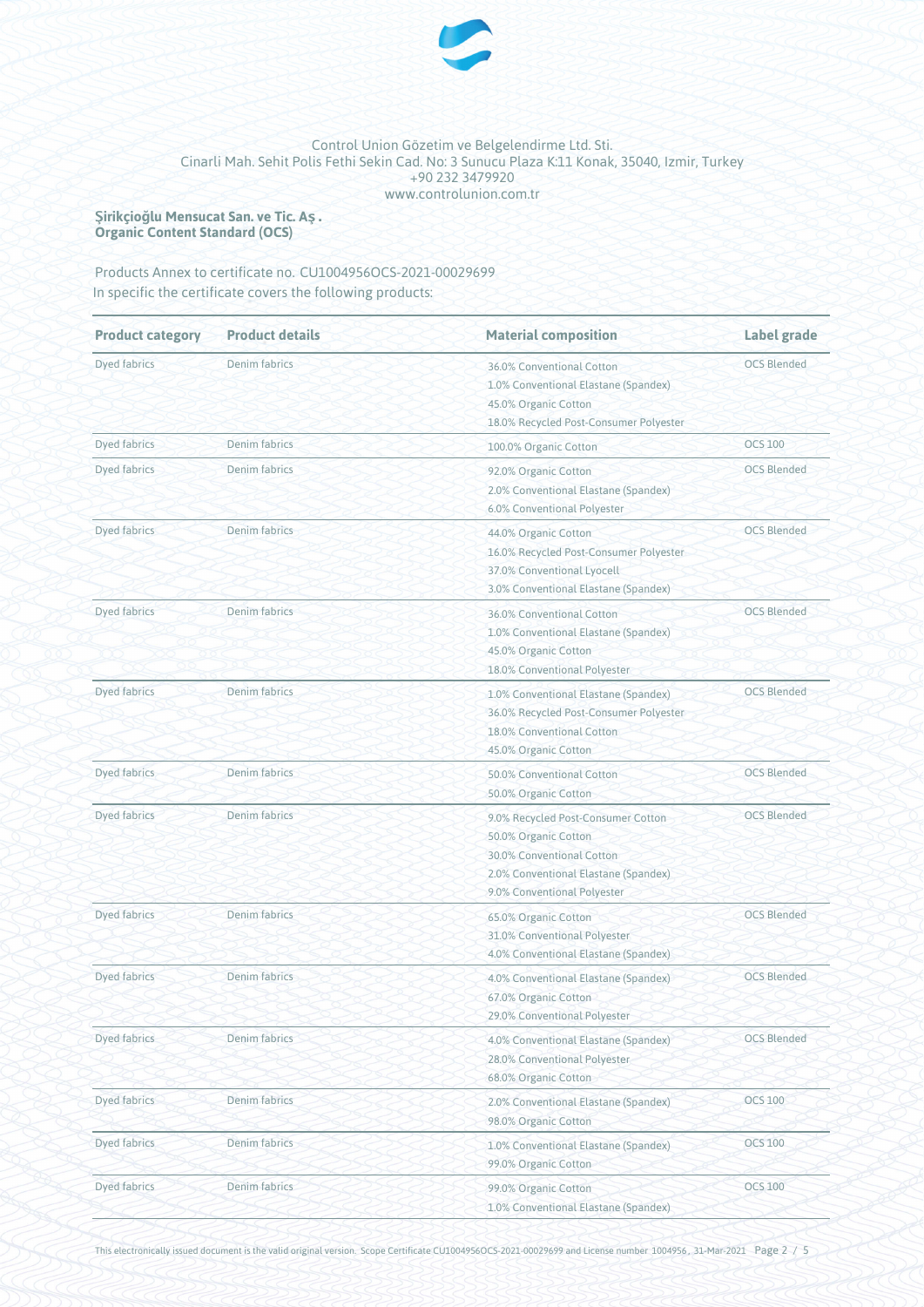

**Şirikçioğlu Mensucat San. ve Tic. Aş. Organic Content Standard (OCS)**

| <b>Product category</b> | <b>Product details</b> | <b>Material composition</b>           | Label grade        |
|-------------------------|------------------------|---------------------------------------|--------------------|
| Fabrics                 | Denim fabrics          | 8.0% Recycled Post-Consumer Polyester | <b>OCS Blended</b> |
|                         |                        | 3.0% Conventional Elastane (Spandex)  |                    |
|                         |                        | 45.0% Organic Cotton                  |                    |
|                         |                        | 44.0% Conventional Cotton             |                    |
| Greige fabrics          | Woven fabrics          | 3.0% Conventional Elastane (Spandex)  | <b>OCS Blended</b> |
|                         |                        | 45.0% Organic Cotton                  |                    |
|                         |                        | 34.0% Conventional Polyester          |                    |
|                         |                        | 18.0% Conventional Cotton             |                    |
| Greige fabrics          | Woven fabrics          | 18.0% Conventional Polyester          | <b>OCS Blended</b> |
|                         |                        | 45.0% Organic Cotton                  |                    |
|                         |                        | 36.0% Conventional Cotton             |                    |
|                         |                        | 1.0% Conventional Elastane (Spandex)  |                    |
| Greige fabrics          | Woven fabrics          | 95.0% Organic Cotton                  | <b>OCS 100</b>     |
|                         |                        | 3.0% Conventional Cotton              |                    |
|                         |                        | 2.0% Conventional Elastane (Spandex)  |                    |
| Greige fabrics          | Woven fabrics          | 98.0% Organic Cotton                  | <b>OCS 100</b>     |
|                         |                        | 2.0% Conventional Elastane (Spandex)  |                    |
| Greige yarns            | Carded yarns           | 100.0% Organic Cotton                 | <b>OCS 100</b>     |
| Greige yarns            | Carded yarns           | 50.0% Organic Cotton                  | <b>OCS Blended</b> |
|                         |                        | 50.0% Conventional Cotton             |                    |
| Greige yarns            | Carded yarns           | 50.0% Organic Cotton                  | <b>OCS Blended</b> |
|                         |                        | 50.0% Recycled Pre-Consumer Cotton    |                    |
| Greige yarns            | Carded yarns           | 51.0% Recycled Pre-Consumer Cotton    | <b>OCS Blended</b> |
|                         |                        | 49.0% Organic Cotton                  |                    |
| Greige yarns            | Other                  | 50.0% Recycled Pre-Consumer Cotton    | <b>OCS Blended</b> |
|                         |                        | 50.0% Organic Cotton                  |                    |
| Greige yarns            | Other                  | 75.0% Organic Cotton                  | <b>OCS Blended</b> |
|                         |                        | 25.0% Recycled Pre-Consumer Cotton    |                    |
| Greige yarns            | Woven fabrics          | 33.0% Conventional Polyester          | <b>OCS Blended</b> |
|                         |                        | 63.0% Organic Cotton                  |                    |
|                         |                        | 4.0% Conventional Elastane (Spandex)  |                    |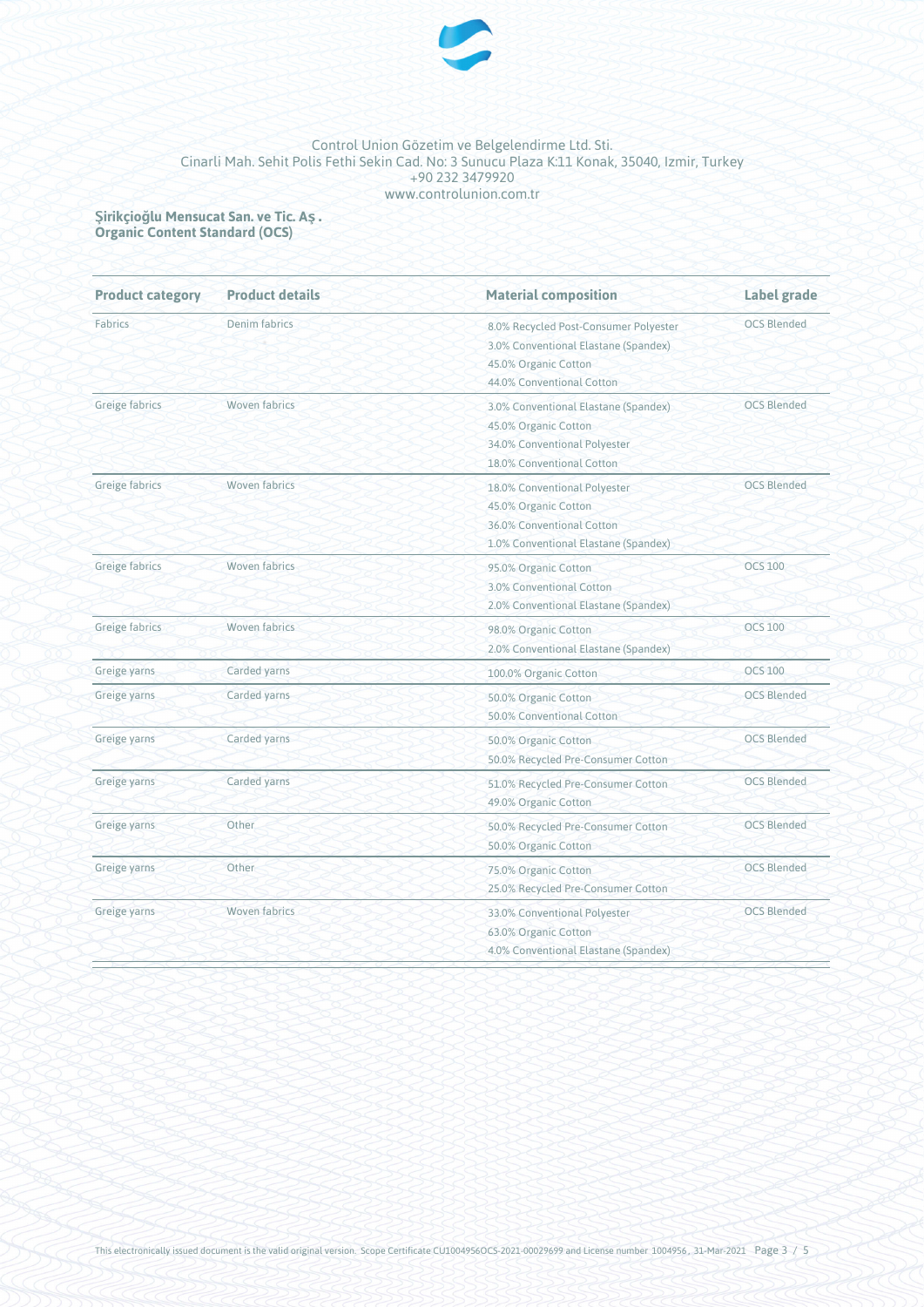

**Şirikçioğlu Mensucat San. ve Tic. Aş. Organic Content Standard (OCS)**

Products made with Recycled fibers are also certified to the Global Recycled Standard or Recycled Claim Standard.

Place and date of issue:

Stamp of the issuing body<br>  $\begin{pmatrix} 1 & 0 & 0 \\ 0 & 0 & 0 \\ 0 & 0 & 0 \end{pmatrix}$ ö CERTIF ö



Standard's logo



Name of authorised person:

On behalf of the Managing Director Selin Işlakca | Certifier



Logo of the accreditation body